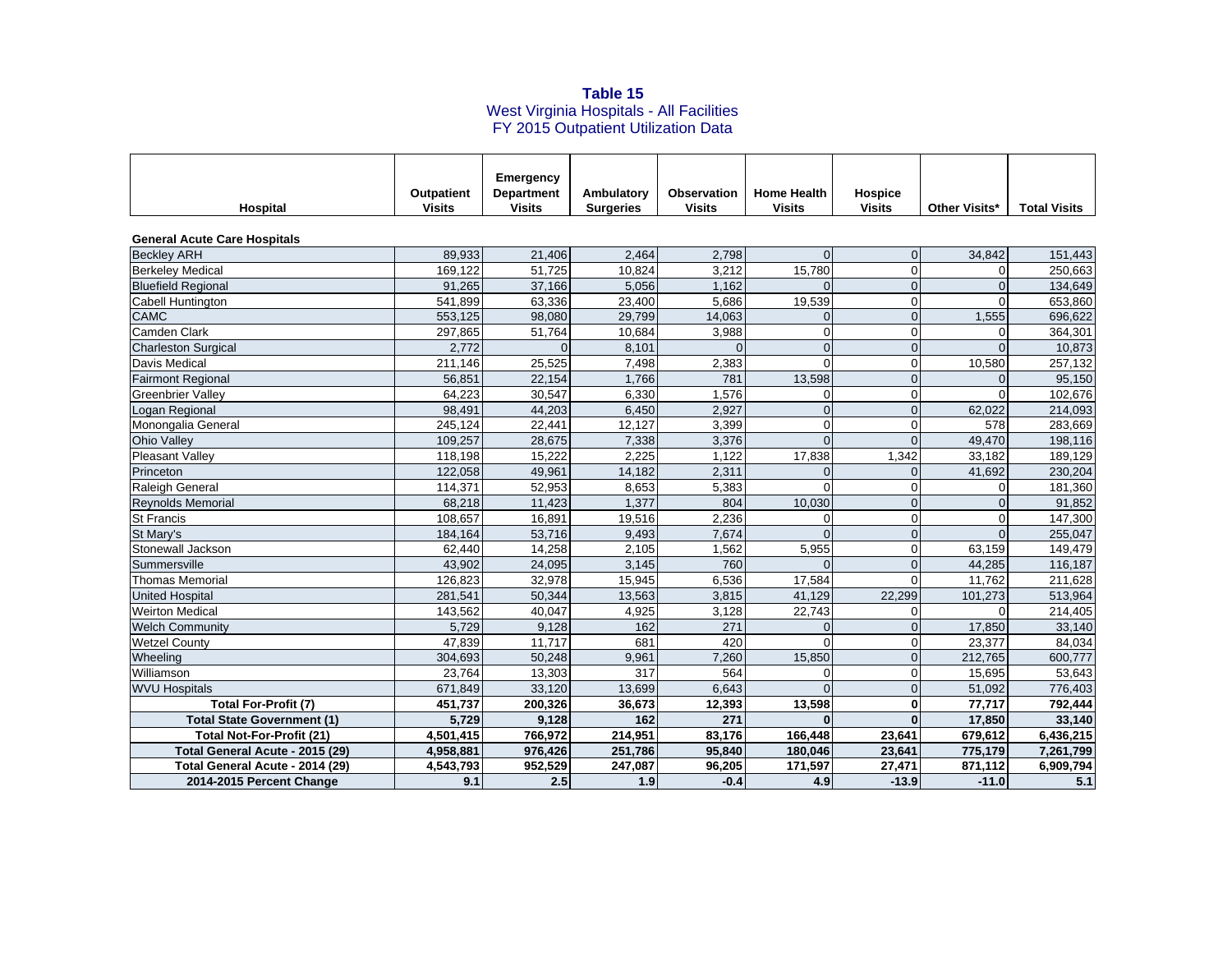## **Table 15**<br>West Virginia Hospitals - All Facilities FY 2015 Outpatient Utilization Data

|                                   |                                    | Emergency                          |                                |                                     |                                     |                                 |               |                     |
|-----------------------------------|------------------------------------|------------------------------------|--------------------------------|-------------------------------------|-------------------------------------|---------------------------------|---------------|---------------------|
| Hospital                          | <b>Outpatient</b><br><b>Visits</b> | <b>Department</b><br><b>Visits</b> | Ambulatory<br><b>Surgeries</b> | <b>Observation</b><br><b>Visits</b> | <b>Home Health</b><br><b>Visits</b> | <b>Hospice</b><br><b>Visits</b> | Other Visits* | <b>Total Visits</b> |
|                                   |                                    |                                    |                                |                                     |                                     |                                 |               |                     |
| <b>Critical Access Hospitals</b>  |                                    |                                    |                                |                                     |                                     |                                 |               |                     |
| <b>Boone Memorial</b>             | 18,531                             | 12,115                             | 880                            | 654                                 | $\Omega$                            | $\Omega$                        | 22,848        | 55,028              |
| <b>Braxton County</b>             | 19.837                             | 10,848                             | 0                              | 742                                 | 4,839                               | $\Omega$                        | 8.418         | 44,684              |
| <b>Broaddus</b>                   | 13,732                             | 7,369                              | $\Omega$                       | 40                                  |                                     | $\Omega$                        | 2,865         | 24,006              |
| <b>Grafton City</b>               | 12.703                             | 5,627                              | 237                            | 193                                 | $\Omega$                            | $\Omega$                        | 17,079        | 35,839              |
| <b>Grant Memorial</b>             | 29,152                             | 11,862                             | 1,730                          | 537                                 | $\Omega$                            | $\Omega$                        |               | 43,281              |
| Hampshire                         | 26,843                             | 19,030                             | 2,220                          | 489                                 | $\Omega$                            | $\Omega$                        | 17,976        | 66,558              |
| <b>Jackson General</b>            | 30,086                             | 10,454                             | 1.222                          | 836                                 | $\Omega$                            | $\Omega$                        | 25,494        | 68,092              |
| Jefferson                         | 40.662                             | 24,664                             | 2,386                          | 2,052                               | $\Omega$                            | $\Omega$                        | $\Omega$      | 69,764              |
| <b>Minnie Hamilton</b>            | 21,739                             | 4,352                              |                                | 248                                 | $\Omega$                            | $\Omega$                        | 34,847        | 61,186              |
| Montgomery                        | 29,580                             | 8,214                              | 1,050                          | 813                                 | $\Omega$                            | $\Omega$                        | 33.844        | 73,501              |
| <b>Plateau Medical</b>            | 13,552                             | 13,074                             | 2,455                          | 745                                 |                                     | $\Omega$                        | 21,476        | 51,302              |
| Pocahontas                        | 8,737                              | 4,420                              | 0                              | 632                                 | $\Omega$                            | $\Omega$                        | 8,004         | 21,793              |
| Potomac Valley                    | 29,053                             | 11,592                             | 1,352                          | 478                                 | $\Omega$                            | 3,294                           | 2,019         | 47,788              |
| Preston Memorial                  | 51,001                             | 8,837                              | 1,057                          | 781                                 | $\Omega$                            |                                 | $\Omega$      | 61,676              |
| Roane General                     | 30.781                             | 7,540                              | 406                            | 366                                 | $\Omega$                            | $\Omega$                        | 32,433        | 71,526              |
| St Joseph's                       | 71,998                             | 25,617                             | 3,012                          | 2,011                               | 0                                   | $\Omega$                        | 54.859        | 157,497             |
| Sistersville General              | 14,115                             | 7,126                              | $\Omega$                       | 270                                 | $\Omega$                            | 5,015                           | 10,326        | 36,852              |
| <b>Summers ARH</b>                | 23,540                             | 4,835                              | 35                             | 576                                 |                                     |                                 | 6,222         | 35,208              |
| <b>War Memorial</b>               | 23.122                             | 16,575                             | 1,176                          | 396                                 | $\Omega$                            | $\Omega$                        | 17,967        | 59,236              |
| <b>Webster County</b>             | 39,460                             | 6,873                              |                                | 333                                 | $\Omega$                            | $\Omega$                        | 17,387        | 64,053              |
| <b>Total For-Profit (1)</b>       | 13,552                             | 13,074                             | 2,455                          | 745                                 | $\Omega$                            | $\Omega$                        | 21,476        | 51,302              |
| <b>Total Not-For-Profit (19)</b>  | 534.672                            | 207,950                            | 16,763                         | 12,447                              | 4,839                               | 8.309                           | 312,588       | 1,097,568           |
| Total Critical Access - 2015 (20) | 548.224                            | 221.024                            | 19,218                         | 13,192                              | 4,839                               | 8,309                           | 334,064       | 1,148,870           |
| Total Critical Access - 2014 (20) | 554,295                            | 202,697                            | 15,082                         | 12,442                              | 6,619                               | 11,409                          | 322,652       | 1,125,196           |
| 2014-2015 Percent Change          | $-1.1$                             | 9.0                                | 27.4                           | 6.0                                 | $-26.9$                             | $-27.2$                         | 3.5           | 2.1                 |

## **Long Term Acute Care (LTCH)**

| <b>Acuity Specialty (WV)</b>  |           |           |           |           |           |           |            |           |
|-------------------------------|-----------|-----------|-----------|-----------|-----------|-----------|------------|-----------|
| Cornerstone                   |           |           |           |           |           |           |            |           |
| <b>Select Specialty</b>       |           |           |           |           |           |           |            |           |
| <b>Total LTACH - 2015 (3)</b> | <b>NA</b> | <b>NA</b> | ΝA        | <b>NA</b> | <b>NA</b> | <b>NA</b> | <b>NA</b>  | <b>NA</b> |
| <b>Total LTACH - 2014 (2)</b> | <b>NA</b> | <b>NA</b> | <b>NA</b> | <b>NA</b> | <b>NA</b> | NA.       | <b>NA</b>  | <b>NA</b> |
| 2014-2015 Percent Change      | <b>NA</b> | <b>NA</b> | <b>NA</b> | <b>NA</b> | <b>NA</b> | NA        | <b>NAI</b> | <b>NA</b> |